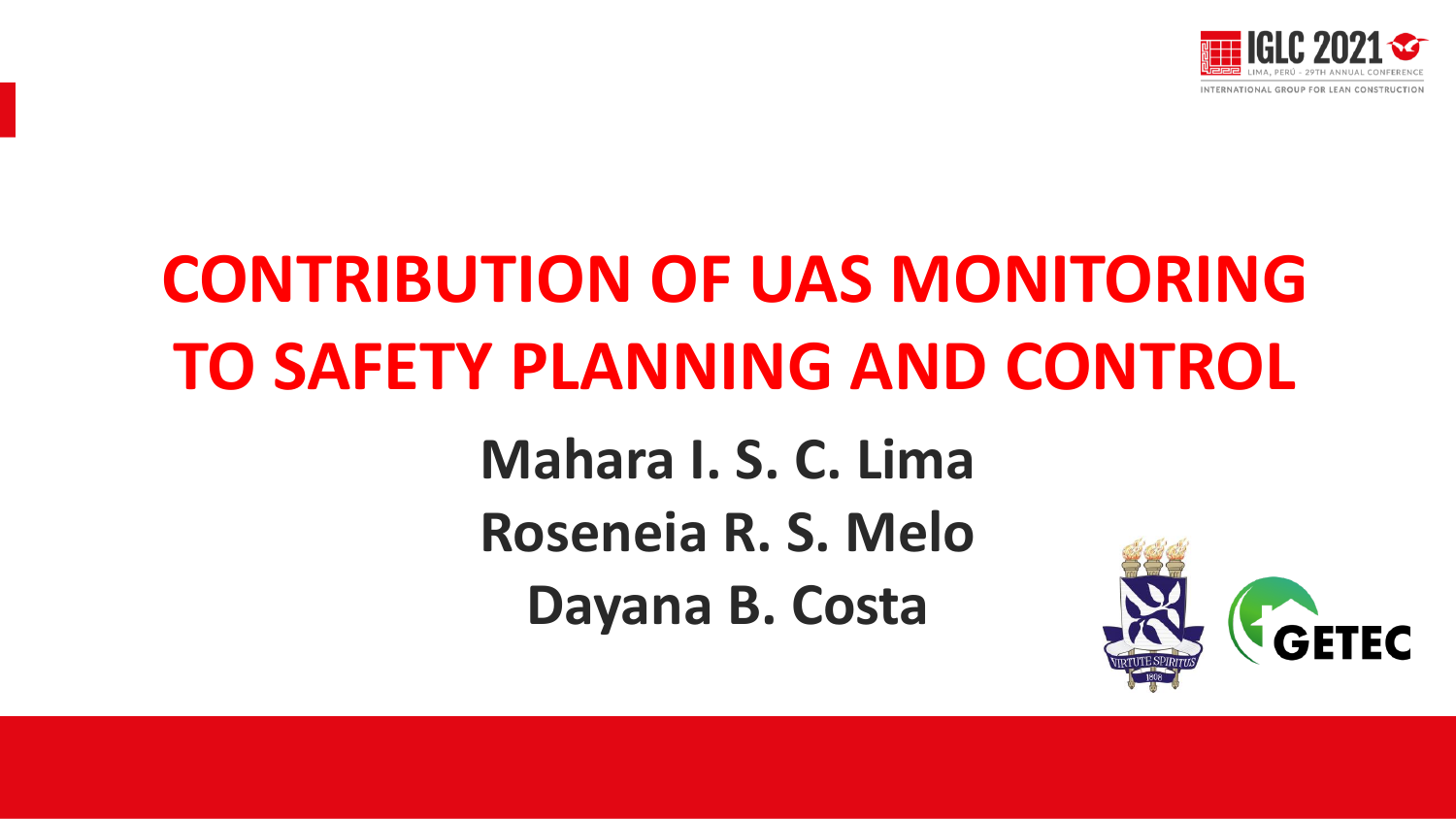

### **INTRODUCTION**

- The safety management in construction sites by traditional methods face difficulties such as **inspection of large construction sites**, **manual processes prone to errors** and **inadequate information sharing**.
- The adoption of the UAV for the management of safety at construction sites has stood out due to its ability to:
	- capture images and videos of large areas,
	- reducing data collection and processing time,
	- and identifying the identification of risk situations.
- The UAS monitoring supports **activities workflow**, **enables the identification of safety and production trade-offs**, and **anticipates risk situations faced by workers**, as well as **interferences between processes.**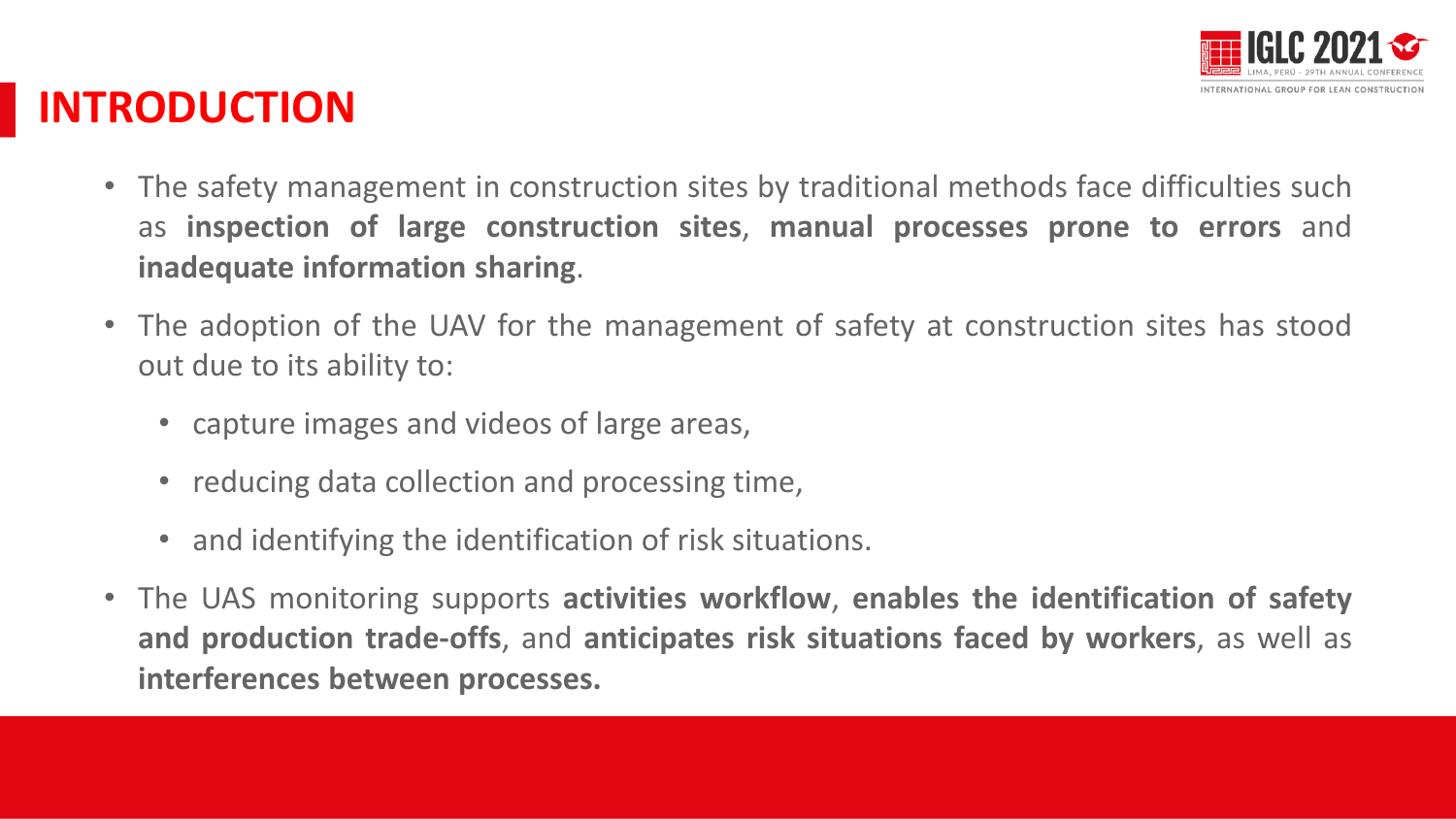

#### **RESEARCH PROBLEM**

• Few studies have explored UAS monitoring to assist Safety Planning and Control (SPC)(Melo and Costa, 2019; Martinez et al., 2020)

#### **MAIN OBJECTIVE**

- This study suggests a **set of managerial practices and indicators to incorporate the information provided by UAS monitoring into SPC.**
- The work was developed based a case study.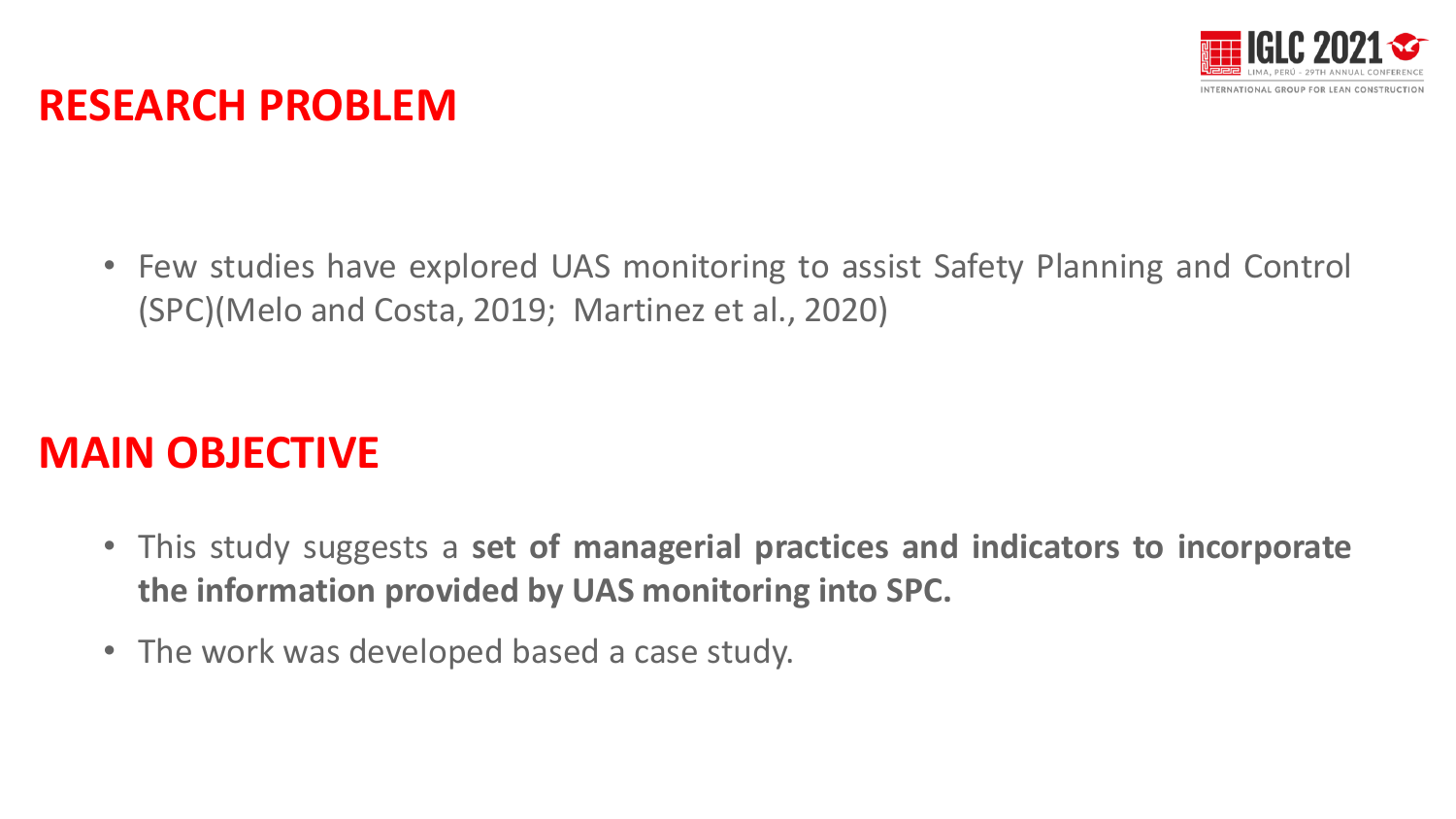

### **RESEARCH METHOD**



#### **Implementation**

- 14 weeks in Project A (residential condominium)
- Artifact: practices and indicators to incorporate the UAS safety monitoring using the Smart Inspecs System into the SPC process

#### **Evaluation**

- $(n=5)$ Interviews with the management team  $(n=5)$ 
	- Interviews with workers  $(n=22)$
	- Constructs: collaboration, transparency, utility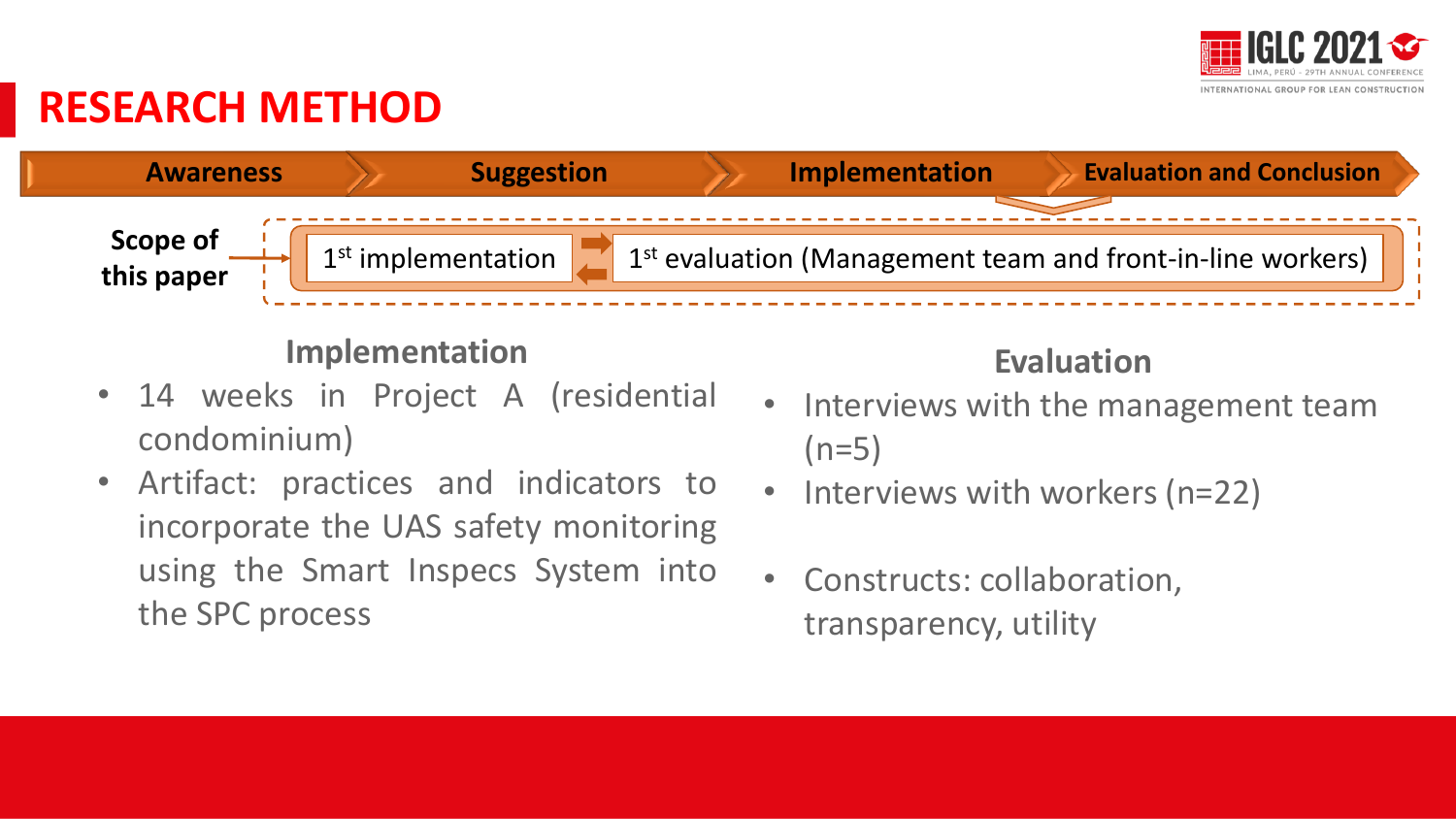

### **RESEARCH METHOD**

**Proposed artifact:**

Set of practices and indicators to incorporate the UAS safety monitoring using the Smart Inspecs System into the SPC process

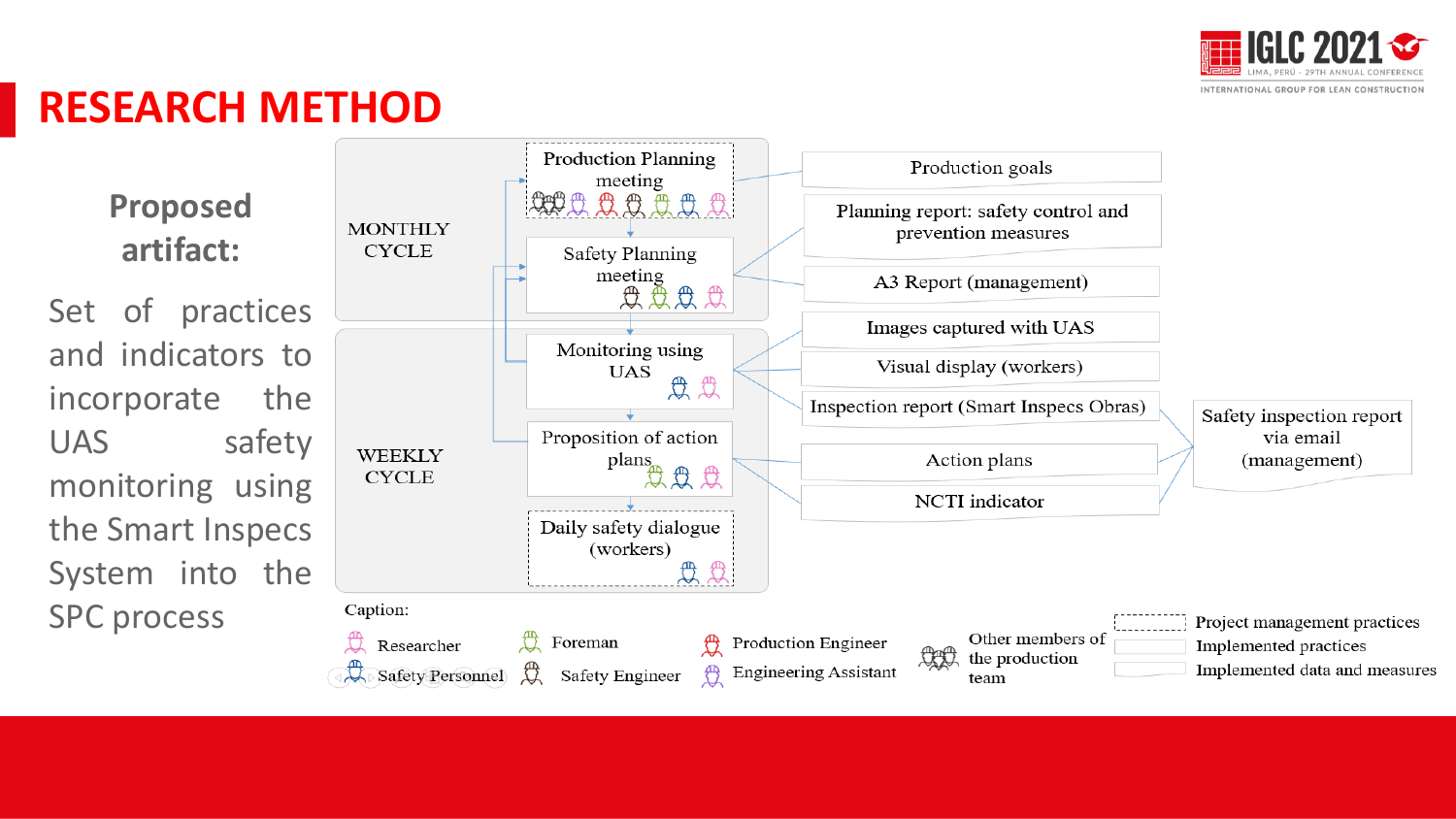

### **RESULTS AND DISCUSSION**





- **Safety Compliance Indicator** = 93% (average)
- Total of **36 non-conformities identified**
- Organization and housekeeping (**33%**), material storage (**25%**), and collective protective equipment (**14%**).

- **Nonconformities Treatment Indicator** = 78% (average)
- The **time taken** to carry out the **corrective actions** was **1 to 3 weeks**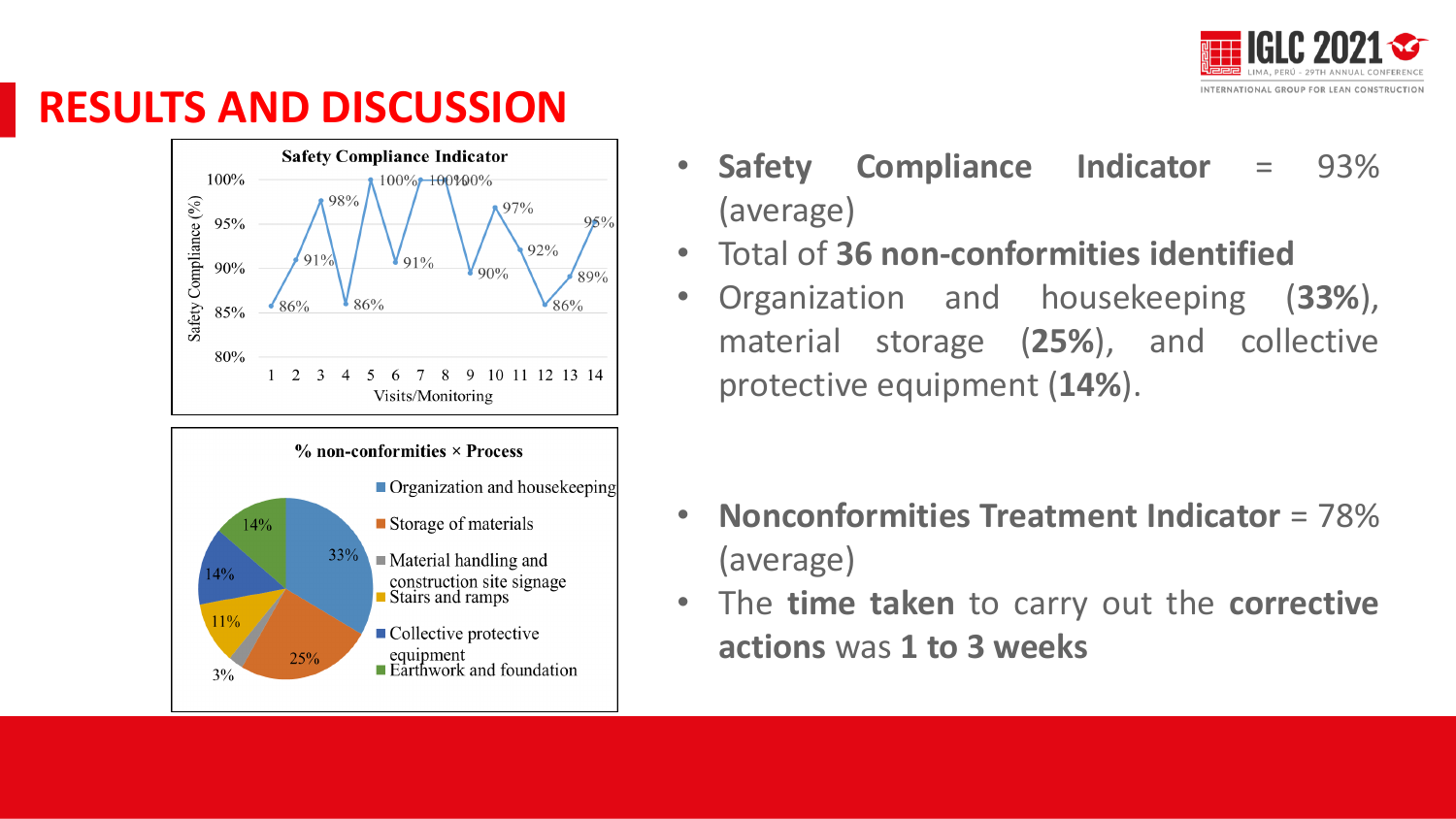

### **EVALUATION OF THE ARTIFACT**

#### **Collaboration**

- Data and measures adopted have a **high to a very high level of efficiency in sharing safety information**.
- Highlight for the **relevance of the images collected with UAS** and the **visual display** to **improve communication.**
- **Collaboration** between the **production and safety teams** and increase the **Foreman's participation on the decision-making process.**

#### **Transparency**

- **Better understanding of the safety conditions** due to the aerial images captured by UAS.
- Presentación Presentación Presentación a **high level of understanding about the** The workers interviewed (n=22) reported **information presented on the visual display**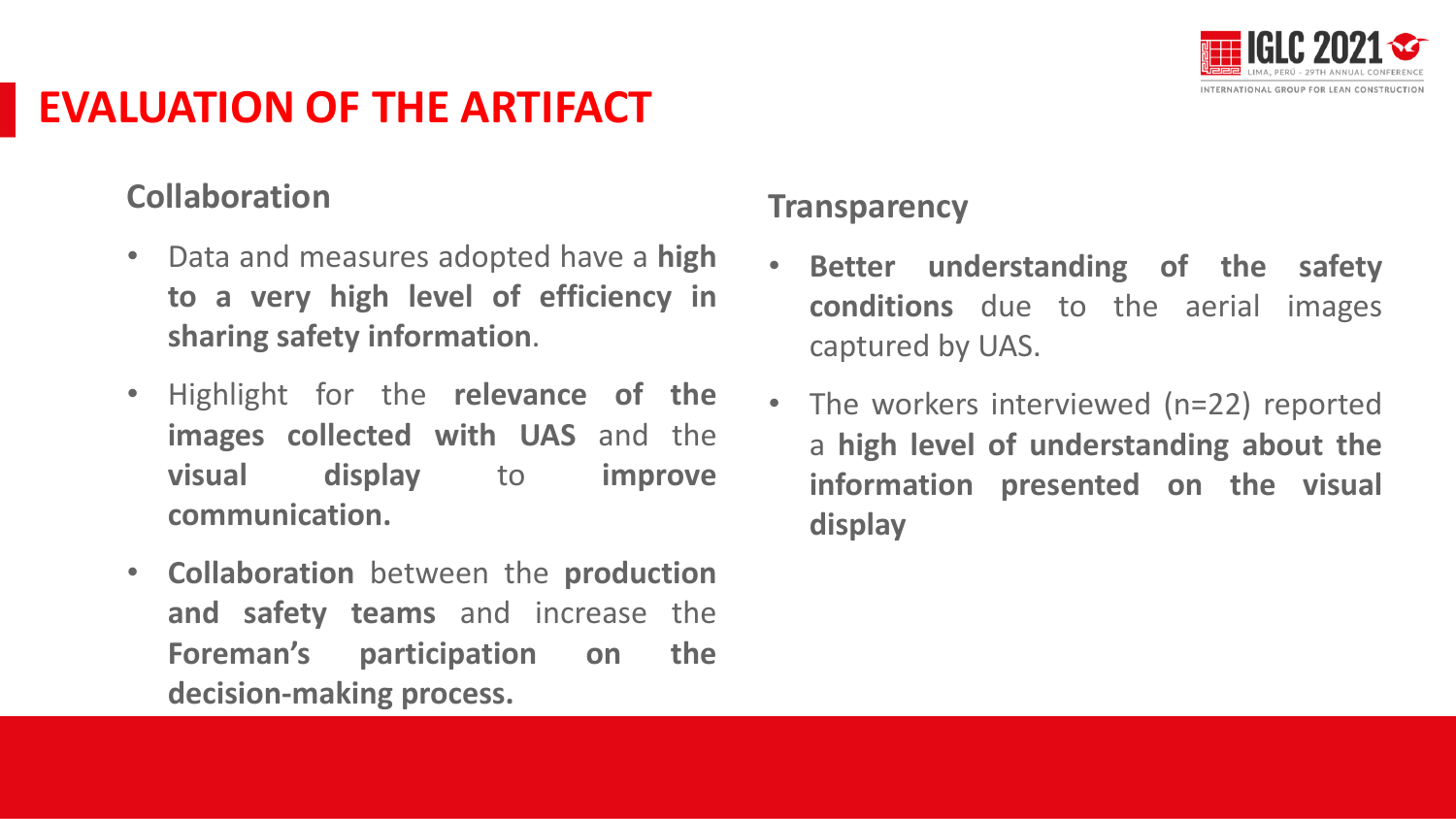

### **EVALUATION OF THE ARTIFACT**

#### **Utility**

- The safety planning meetings and the definition of action plans allowed **identifying challenges in resource acquisition** and the elaboration of effective planning with a focus on safety
- Improved **ability to anticipate and eliminate safety constraints.**
- 77% of the workers' interviewed (n=22) noted a **very high** in the **organization and housekeeping aspects**, **adequate waste disposal**, and **construction site signaling**.
- Difficulty to the incorporation of the overwork and prioritization of production goals by managers.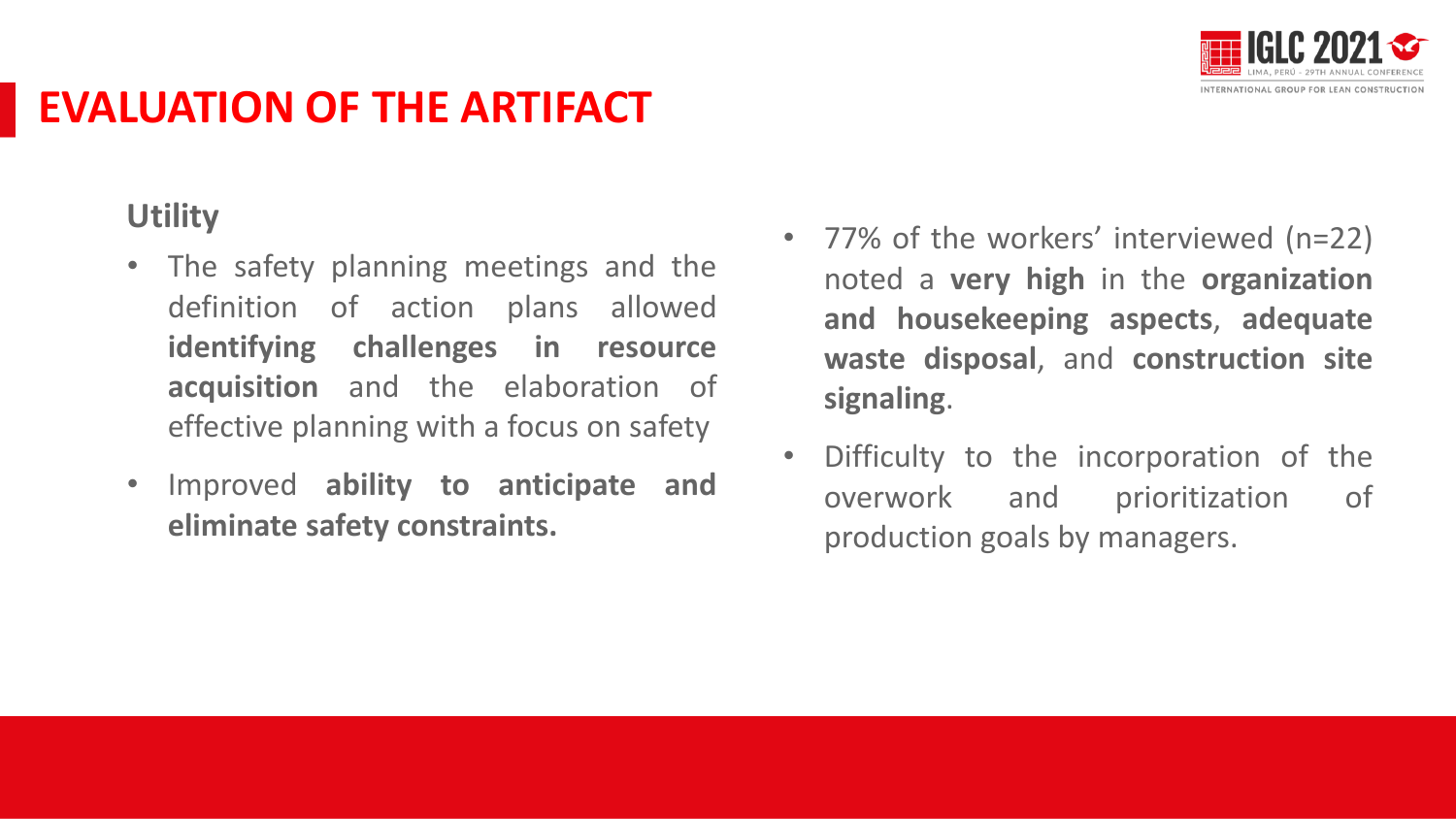

### **CONCLUSIONS**

The Smart Inspecs System and the practices implemented **improve visual management**  through the visual display, images collected with UAS, and A3 report.

Data and measures proved to be helpful to **enhance safety training and workers' risk awareness**

Promoting more **consistent safety planning meetings** and **anticipating and eliminating safety constraints**

**Limitations:** the non possibility to inspect safety requirements **within buildings** and the practices and indicators were **implemented only in Project A.**

**Future research:** investigate **how to use the information provided** by UAS to improve SPC in the **medium and long planning term**, as well as use the information to increase the engagement and participation of workers in safety practices